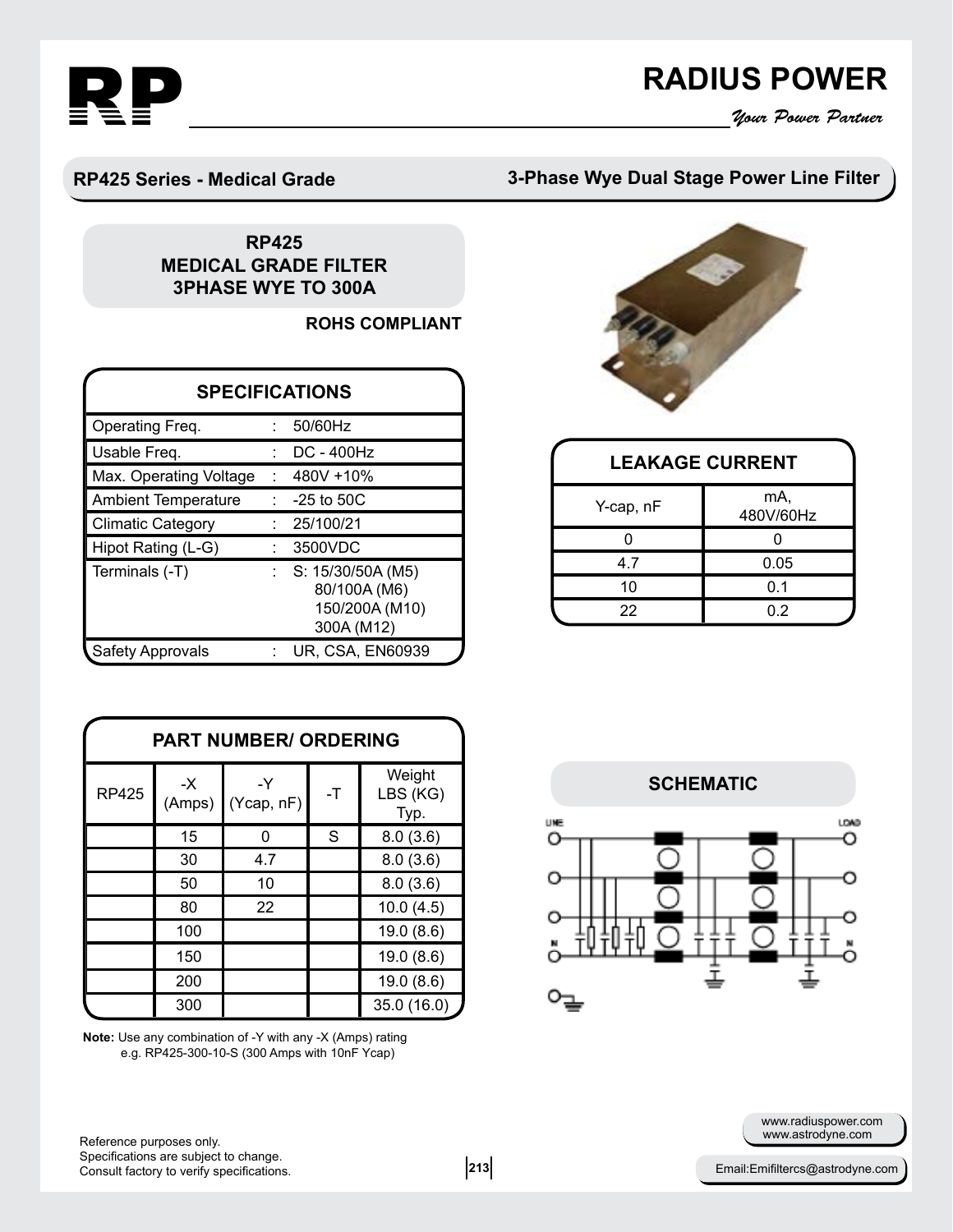

# **RADIUS POWER**<br>*Your Power Partner*

### **Mechanical Dimensions Typical Insertion Loss, dB (50/50ohm) RP425**

#### **15/30/50Amp**

| 15/30 Amp     |     |    |    |    |    |  |
|---------------|-----|----|----|----|----|--|
| FREQ (MHz)    | .15 | .5 |    | 10 | 30 |  |
| $CM$ ( $dB$ ) | 65  | 75 | 75 | 58 | 40 |  |
| $DM$ ( $dB$ ) | 65  | 75 | 75 | 75 | 70 |  |

| <b>50 Amp</b> |     |    |    |    |    |  |
|---------------|-----|----|----|----|----|--|
| FREQ (MHz)    | .15 | .5 |    | 10 | 30 |  |
| $CM$ ( $dB$ ) | 58  | 70 | 70 | 58 | 40 |  |
| $DM$ ( $dB$ ) | 60  | 70 | 75 | 70 | 60 |  |

| 80 Amp        |     |    |    |    |    |  |
|---------------|-----|----|----|----|----|--|
| FREQ (MHz)    | .15 | .5 |    | 10 | 30 |  |
| $CM$ ( $dB$ ) | 54  | 65 | 65 | 55 | 40 |  |
| $DM$ ( $dB$ ) | 55  | 60 | 60 | 50 | 38 |  |





TYPICAL TOLERANCE: +/-0.02 (0.50)

Reference purposes only. Specifications are subject to change. Consult factory to verify specifications.

www.astrodyne.com www.radiuspower.com

Email:Emifiltercs@astrodyne.com